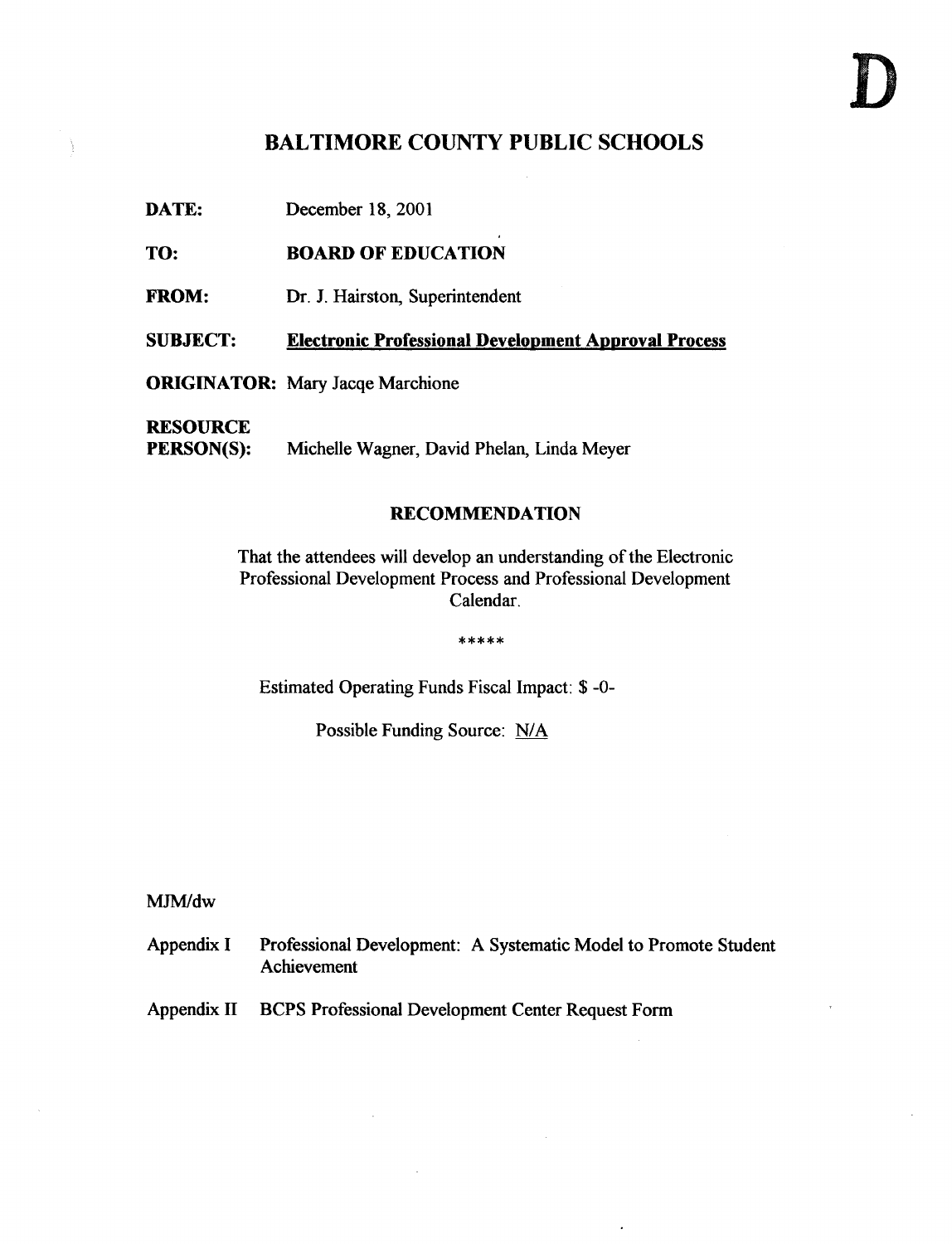# Baltimore County Public Schools Department of Professional Development

# Professional Development: A Systemic Model to Promote Student Achievement

Mary Jacqe Marchione, Director 410 887.6400 mmarchione@bcps.org December 18, 2001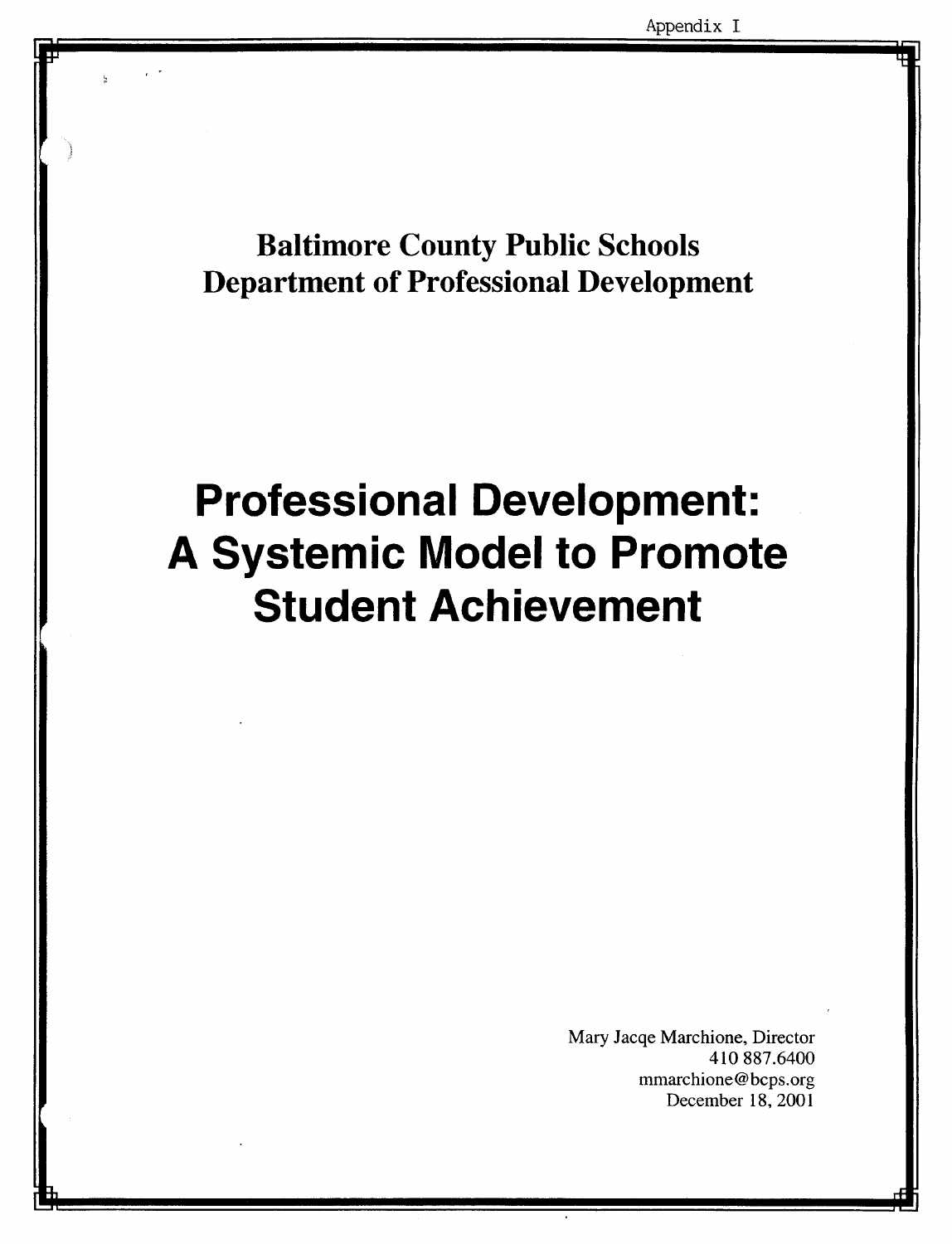



Professional Development: A Systemic Model to Promote dudent **Achieven** 

## Nature of the Issue

The system does not hav comprehensive plan for pro development initiatives in place there a mechanism for monitorin, alignment of the planned activity the Blueprint for Progress.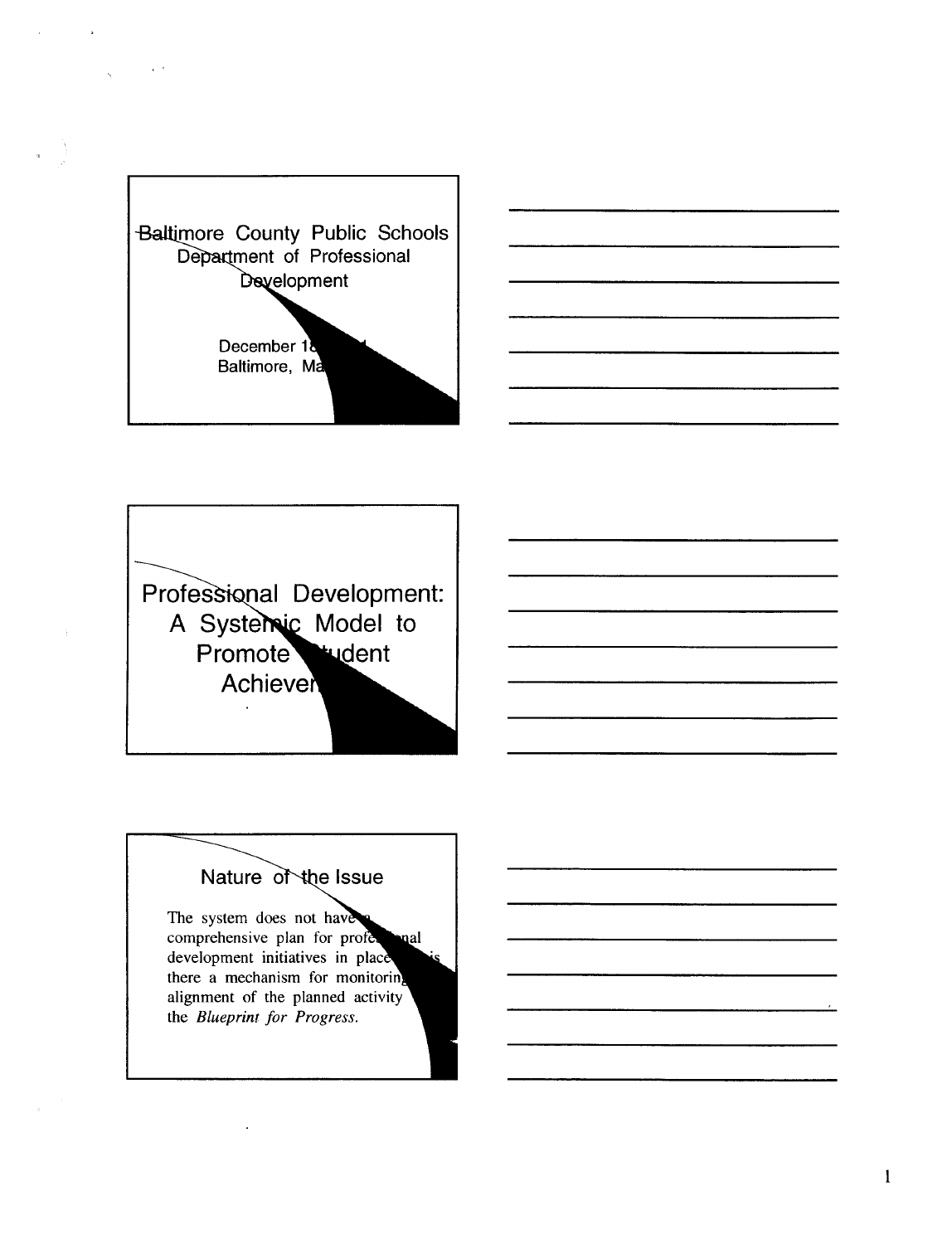## History of the Issue

The activities planned for amployee<br>professional growth and developed leven nei have not been delivered accord, a systemic focus and as a result is no accurate way to assess their effectiveness, nor determine the intended outcome.

### Systemwide Priorities

- vTo improve student achievement in all subjects with an emphasi mathematics, English/language social studies/history, and science
- $\sqrt{T}$ o increase the number of students' successfully completing their courses of study

## Systemwide Priorities

- $\sqrt{T}$ o improve the number de students taking and passing Advance Placement tests.
- $\sqrt{T}$ o improve the number of student taking and passing the Scholastic Aptitude Test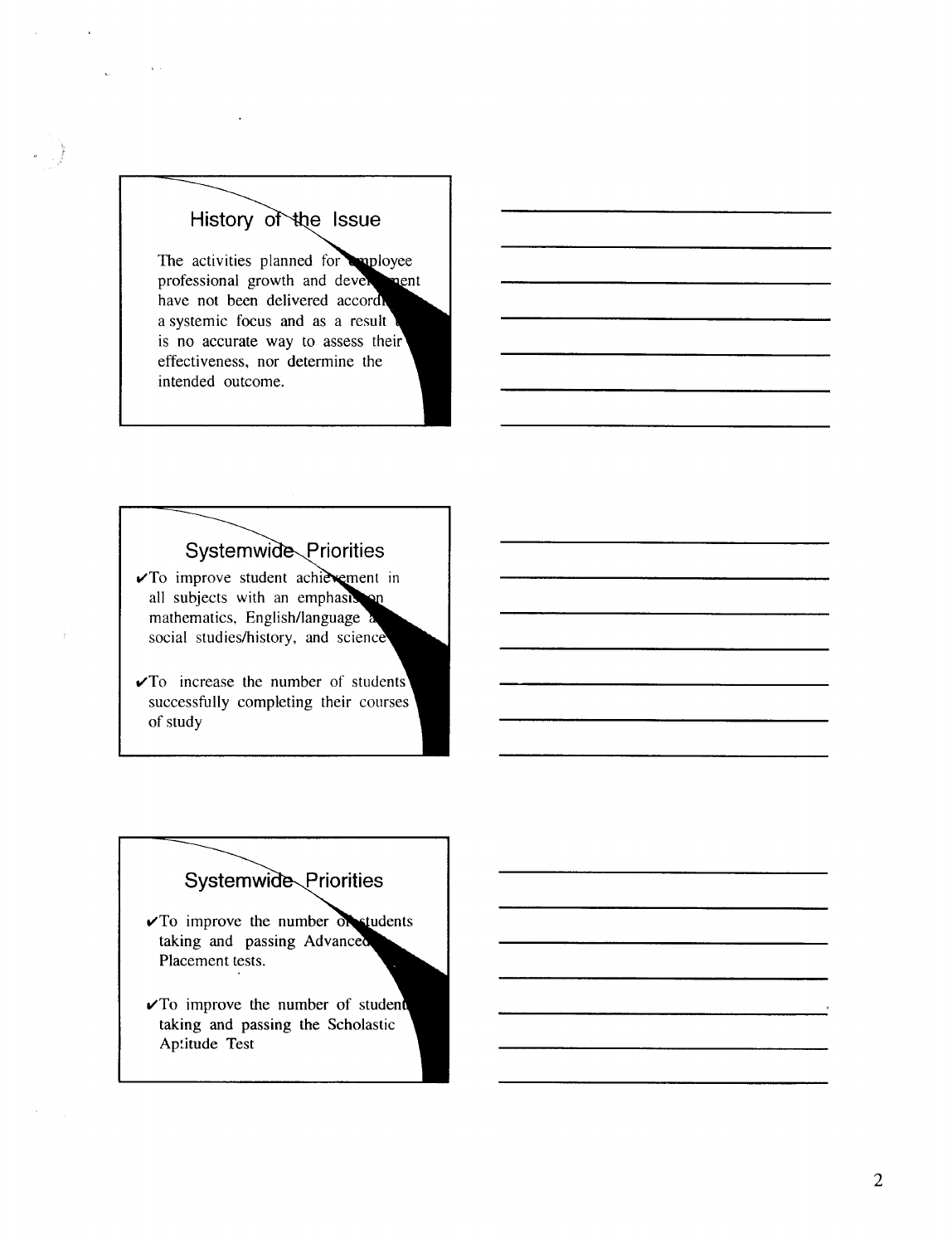

## Systemwide Priorities

- To recruit and maintain a quality work force
- $\sqrt{T}$  improve the quality and timeling of services provided to students, sta parents, and community

### Criteria for Program Approval

1. The content, process, and context of the professi development program is aligned with the Indicator of Progress.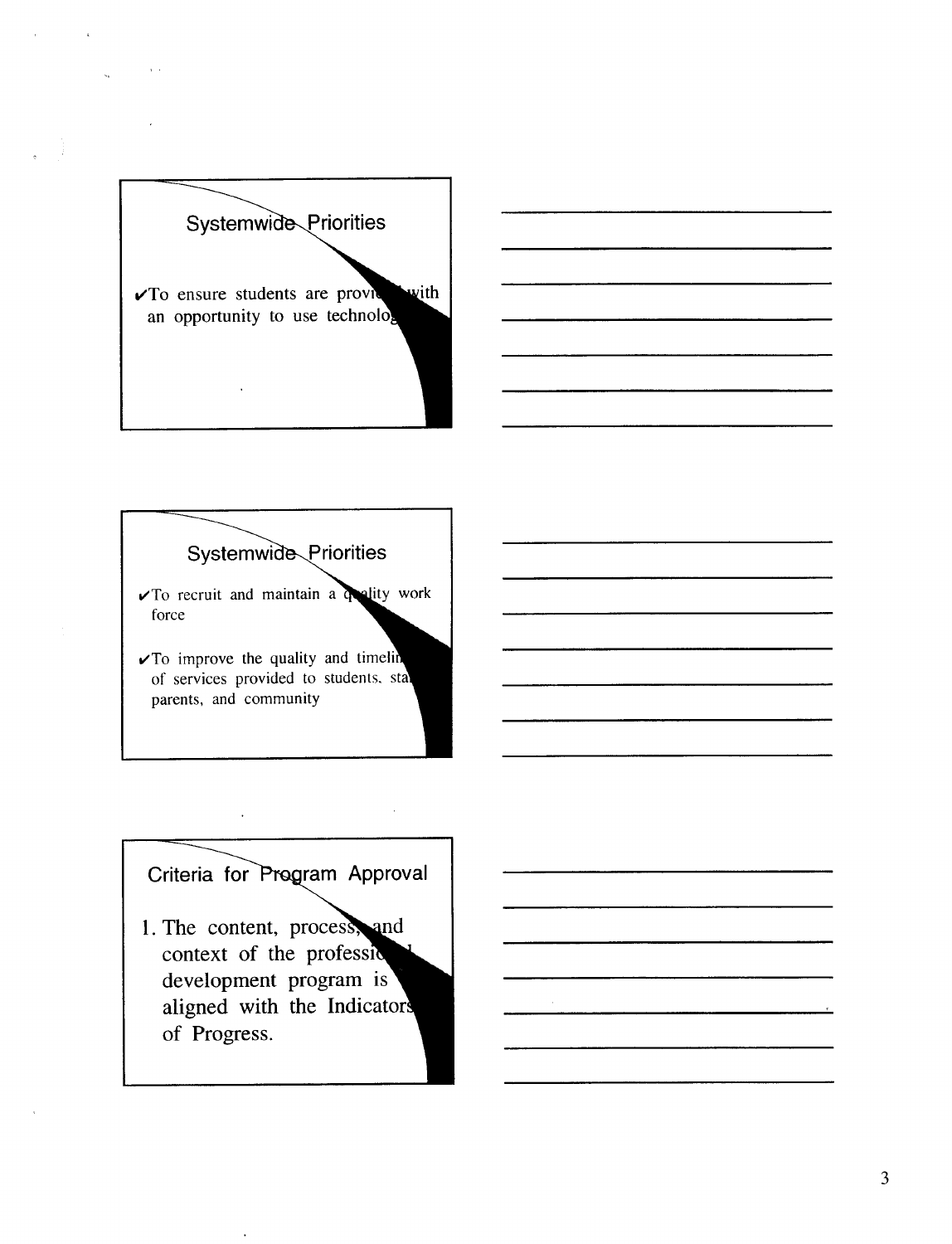#### Criteria for Program Approval

2. The professional development program is clearly described including: title, audience, dates/day/times/location, fun sources, and person responsi

Criteria for Program Approval

3. The professional development program has an evalua component that accurately assesses progress toward th Indicators.

Criteria for Program Approval

4. Incremental assessments are used to measure pro and to determine progr modifications .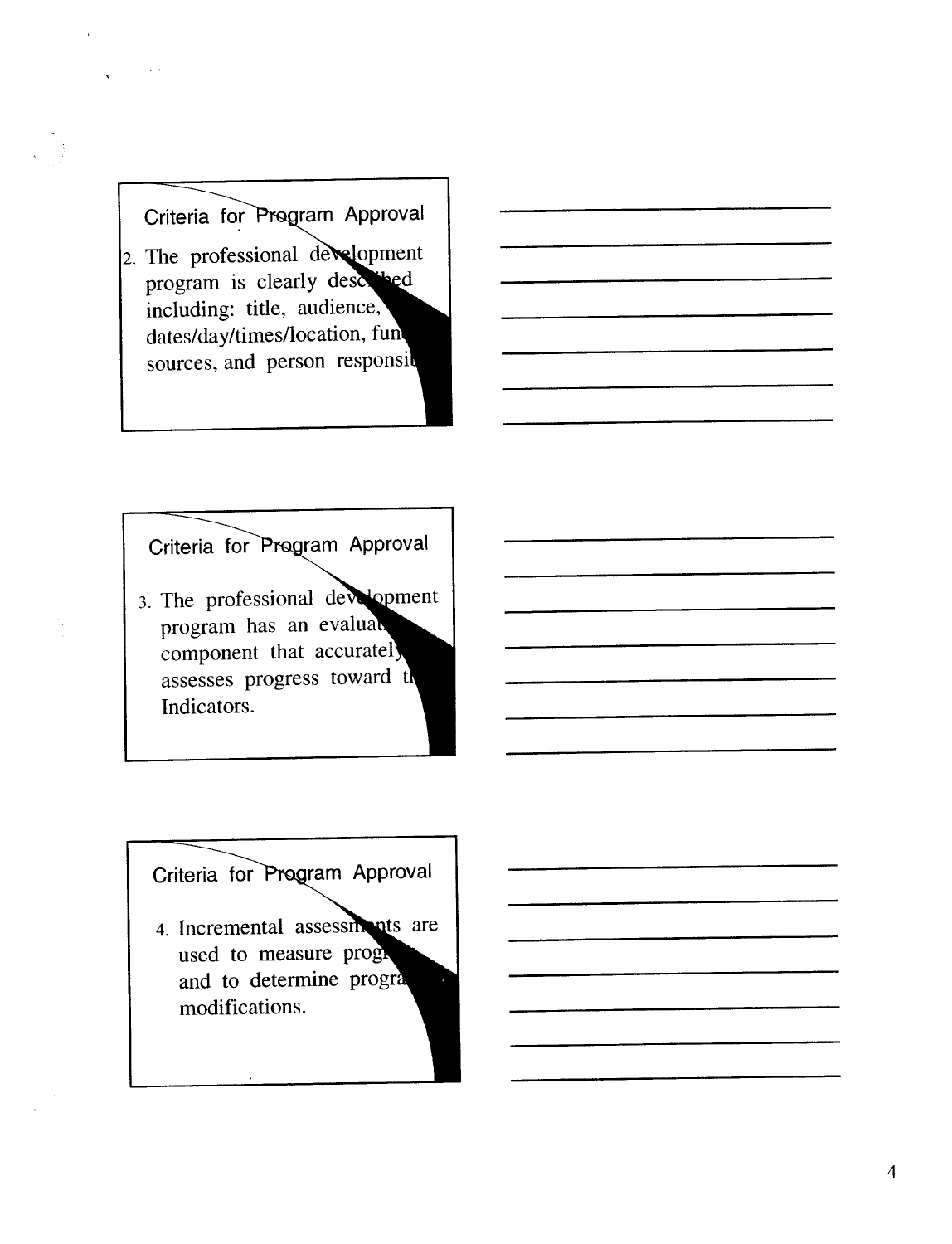

 $\mathbf{t}$ 



**Baltimore County Public** Schools Intranet The Program Request  $\mathbf{m}$ is available on BCPS Intranet and is password protected.

#### Program Request Form

- · Department Responsible for Program
- Title of Activity
- Contact Person
- e E-mail Address
- Phone Number
- Alignment with Indicators and Strat from the Blue Print for Progress for each activity.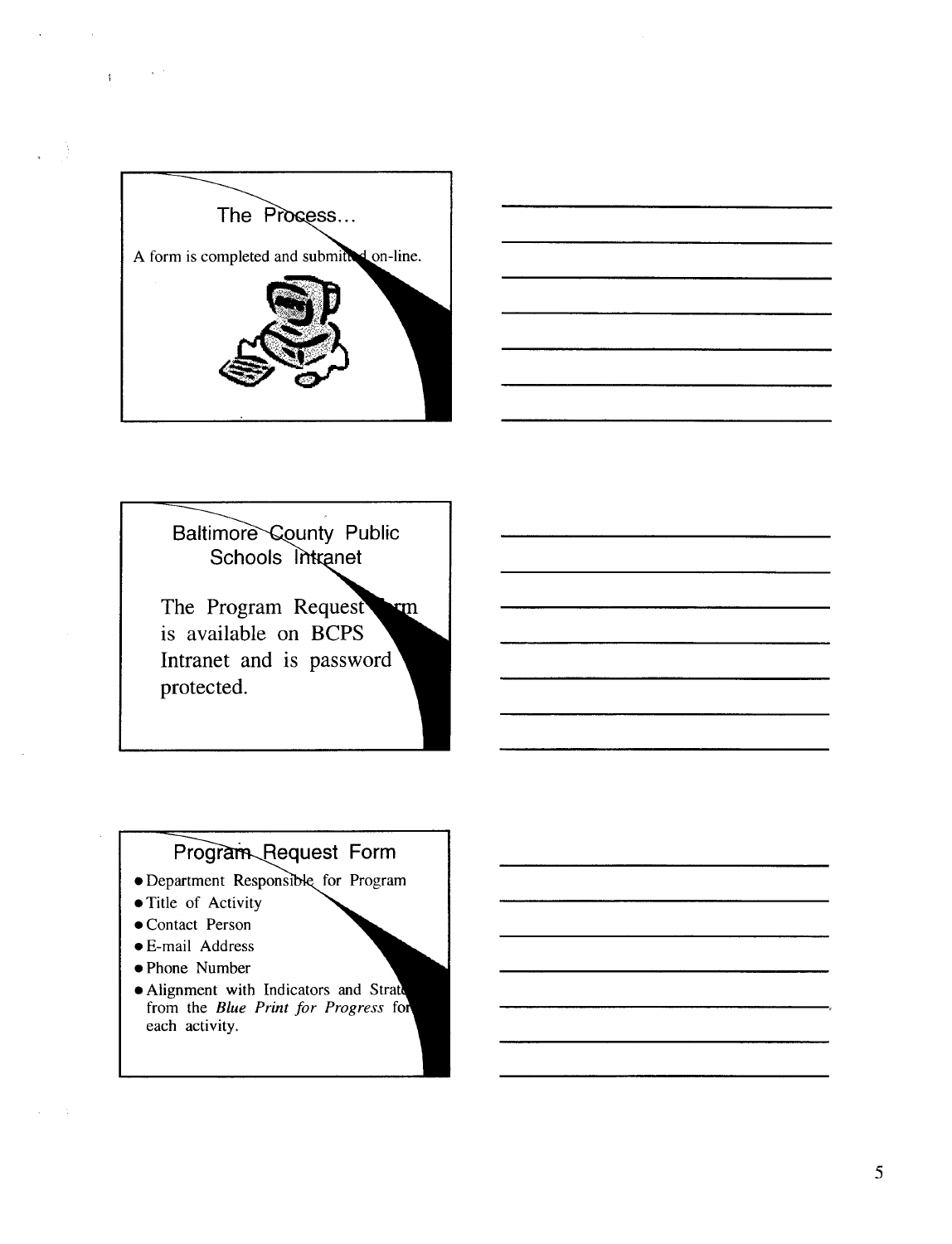



# Approval Rrocess

1. An e-mail is sent to the expriate Director/Coordinator/Office He notifying him/her that an activ awaiting approval.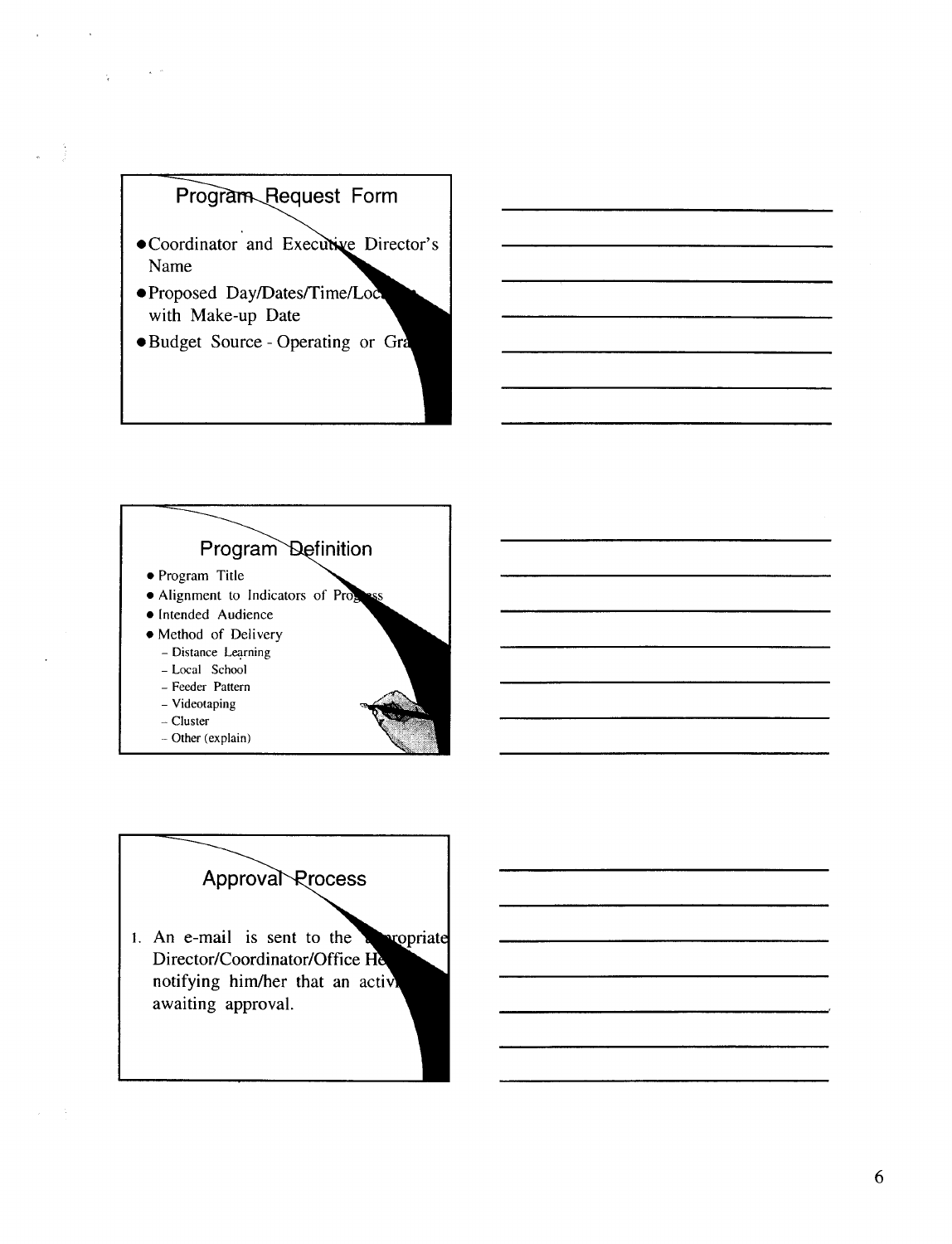

 $\frac{1}{2}$ 



## Approval Rrocess

4. The Director of Professional<br>Development will review give final approval for th activity.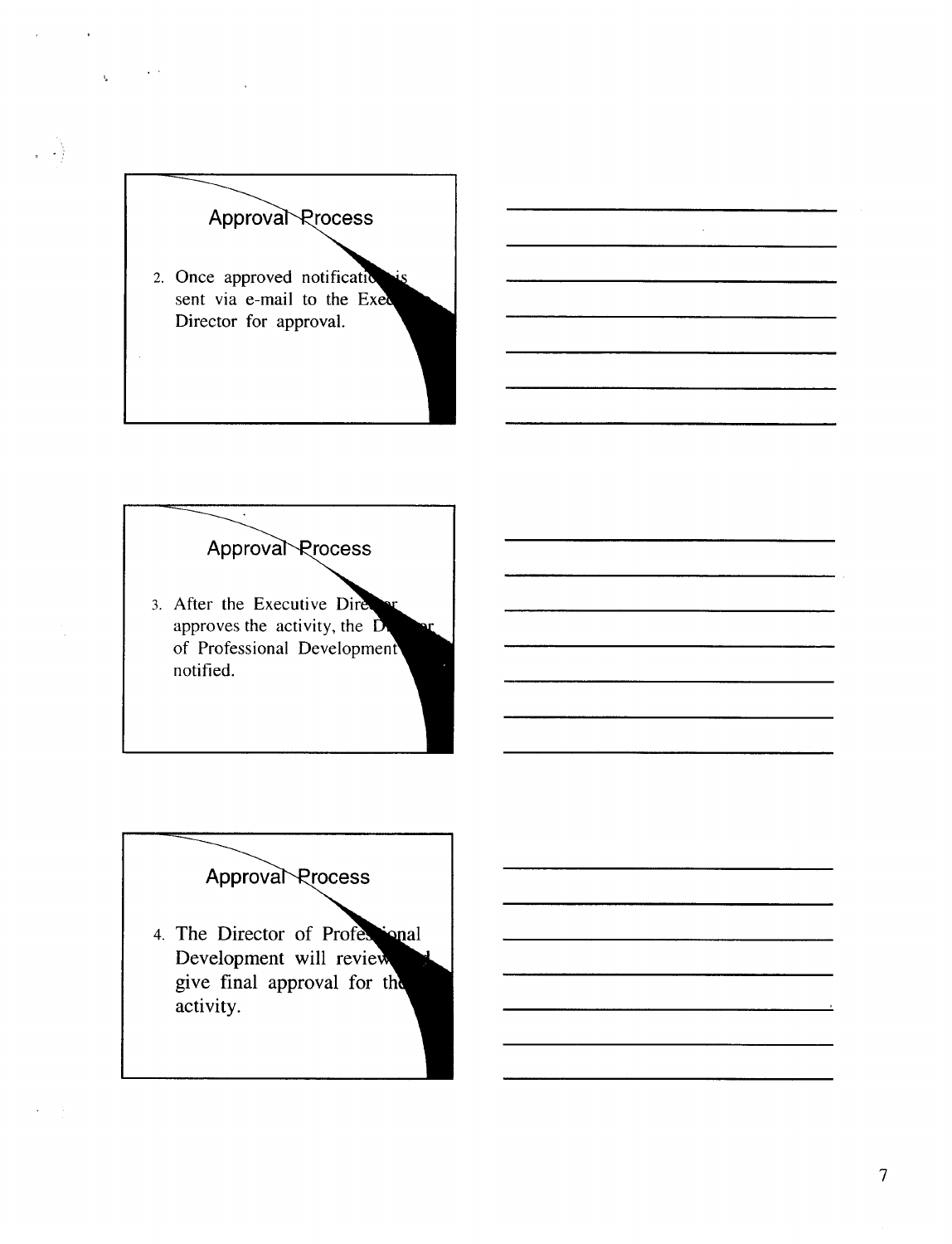# Approval Rrocess

5. When final approval  $\overline{a}$ given, the activity is automatically placed on the systemwide calendar.



## Process Highlights

- Review process is timely  $-e$ notification of pending approva
- Reduction of paperwork
- **Revisions can only be performed by** Department of Professional Developme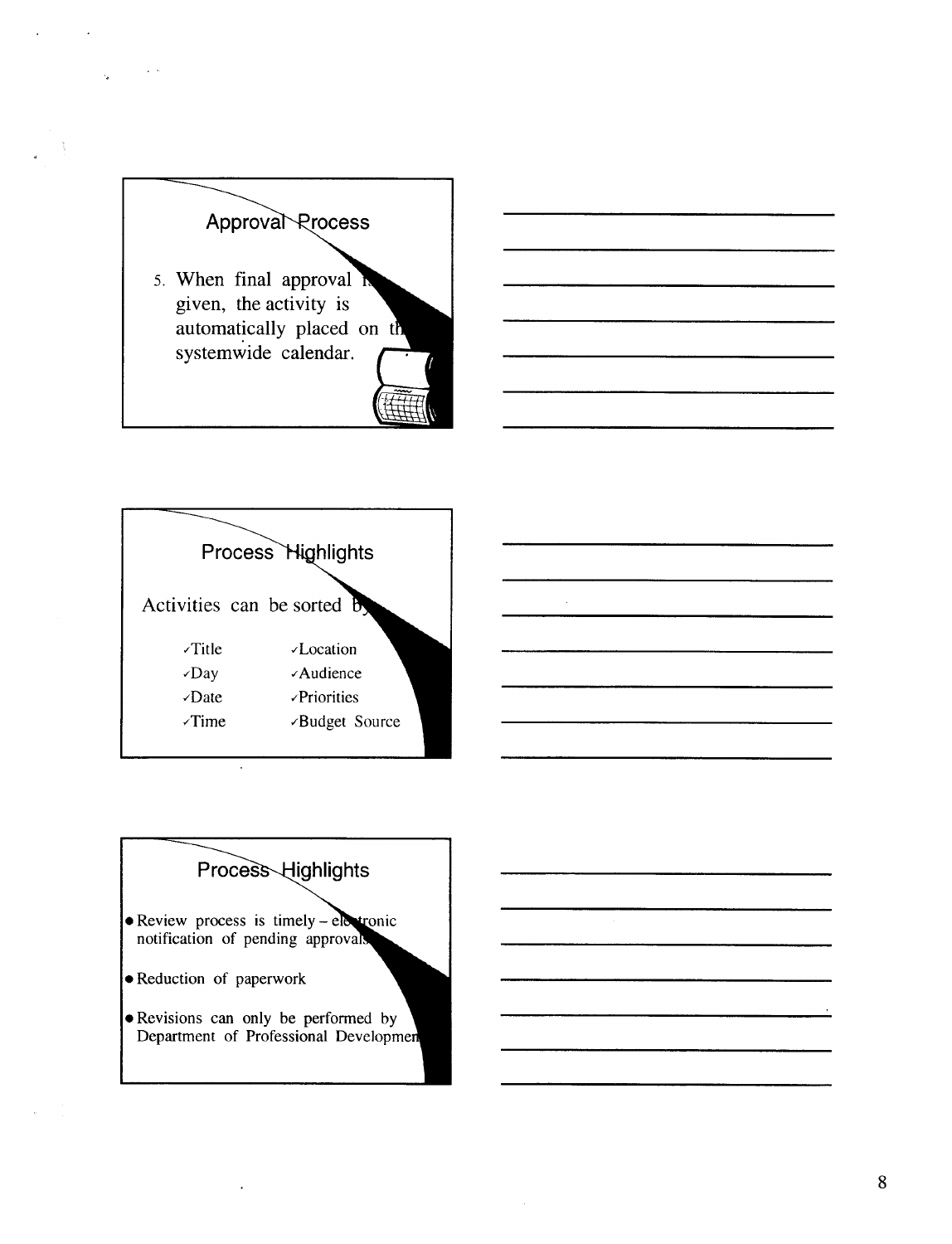

 $\ddot{\phantom{a}}$ 

 $\ddot{\phantom{a}}$ 

q.



 $\overline{\phantom{a}}$ 

 $\ddot{\phantom{1}}$